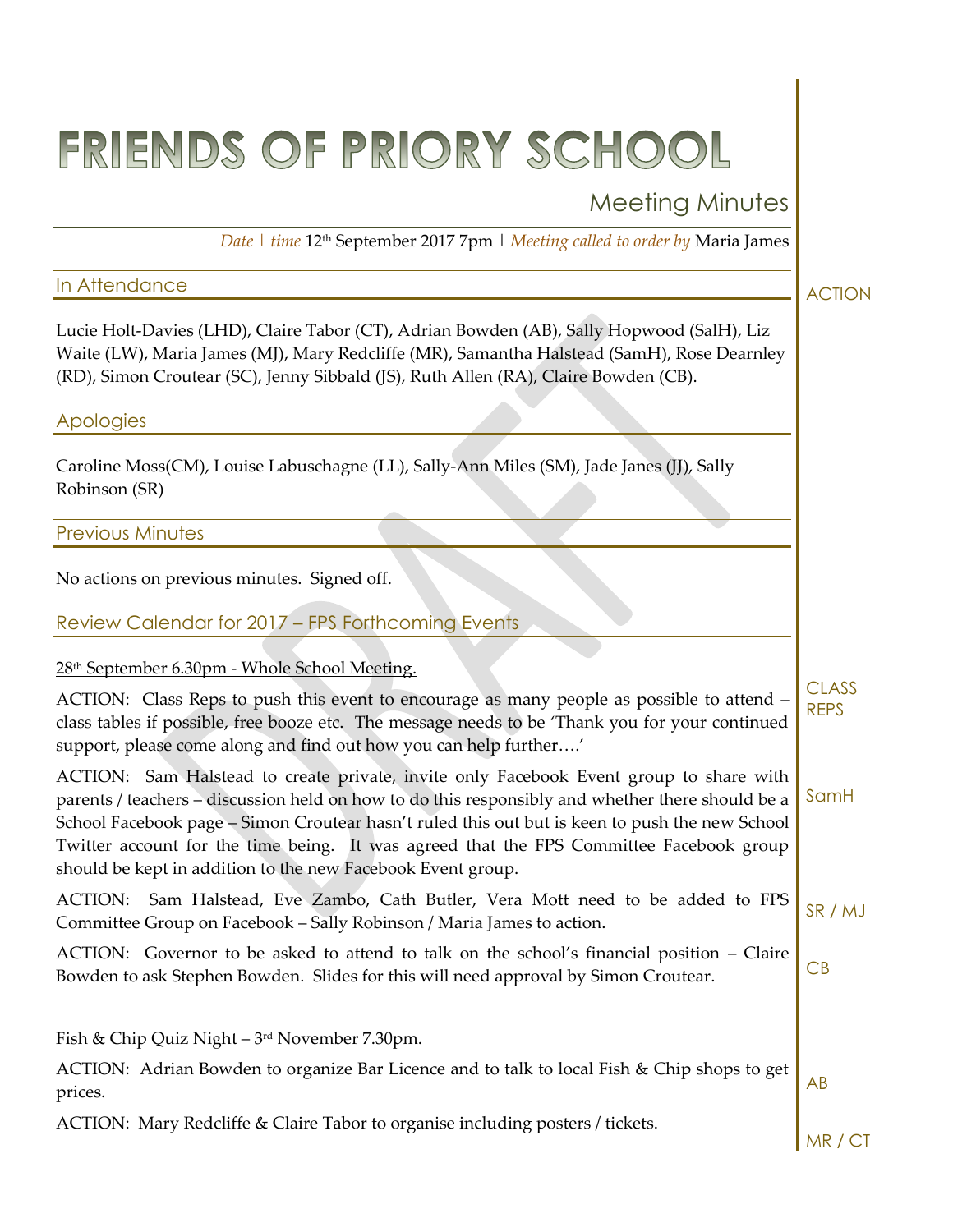| ACTION: Sally Hopwood to organise Raffle with the support of Lucy Holt Davies.                                                                                                                    | SalH/LHD                    |
|---------------------------------------------------------------------------------------------------------------------------------------------------------------------------------------------------|-----------------------------|
| ACTION: Simon Croutear to organise Teacher Team.                                                                                                                                                  | SC                          |
| ACTION: Liz Waite to ask for a bottle of Conker Gin.                                                                                                                                              | LW                          |
| 50 people attended last Fish & Chip Quiz Night. Price discussed - $£7.50$ agreed. 8 people in a<br>team suggested. Jenny Sibbald advised no more than 100 people allowed due to fire regulations. |                             |
| <b>Plan and Spend Update</b>                                                                                                                                                                      |                             |
| Table Tennis Table – Simon Croutear updated the committee on its use - Mrs Cubitt's Brother-in-<br>Law demonstrated to the children how to use it. Bronze Ambassadors will be running a rota.     |                             |
| Chalk Boards                                                                                                                                                                                      |                             |
| Key Stage 1 Shed – toys are back in, hula hoops replaced.                                                                                                                                         |                             |
| Traversing Wall – lots of children are using it and following the rules of 6 at a time.                                                                                                           |                             |
| Goal Posts – Will be going up, plan is to mount them behind astro turf, Ruth Allen will pass plan<br>to Simon Croutear for approval.                                                              |                             |
| ACTION: Simon Croutear to notify parents about the FPS Noticeboard via newsletter                                                                                                                 | SC                          |
| ACTION: All Class Reps to get the message out to Parents encouraging their children to respect<br>the new equipment                                                                               | <b>CLASS</b><br><b>REPS</b> |
| <b>Projects Planned</b>                                                                                                                                                                           |                             |
| <b>Colour Canopy Class 2</b><br>Planters<br>New Seating<br>Refurb of school in/out gate – Gerald has plan                                                                                         |                             |
| Long Term Projects                                                                                                                                                                                |                             |
| New Play Trail - Jacquie Van Bommel is putting ideas together<br>٠<br>Monkey Bars - hopefully match funding for this<br>Matting needs replacing<br>Playground markings                            |                             |
| <b>Treasurers Report</b>                                                                                                                                                                          |                             |
| £3,200 available in bank. Summer Fayre takings - £3836 before float.                                                                                                                              |                             |
| Income 2016/2017 - £16,500 - Target of £15,000 exceeded.                                                                                                                                          |                             |
| Adrian Bowden asked Jenny Sibbald where the money is best spent. Jenny Sibbald explained<br>that a Theme or Project helps people to see where the money goes. Parents aren't aware of the         |                             |

importance of FPS Fundraising and visual displays around the school signposting what has been purchased by the FPS might help to raise awareness. This could be highlighted in the Christmas

Page 2